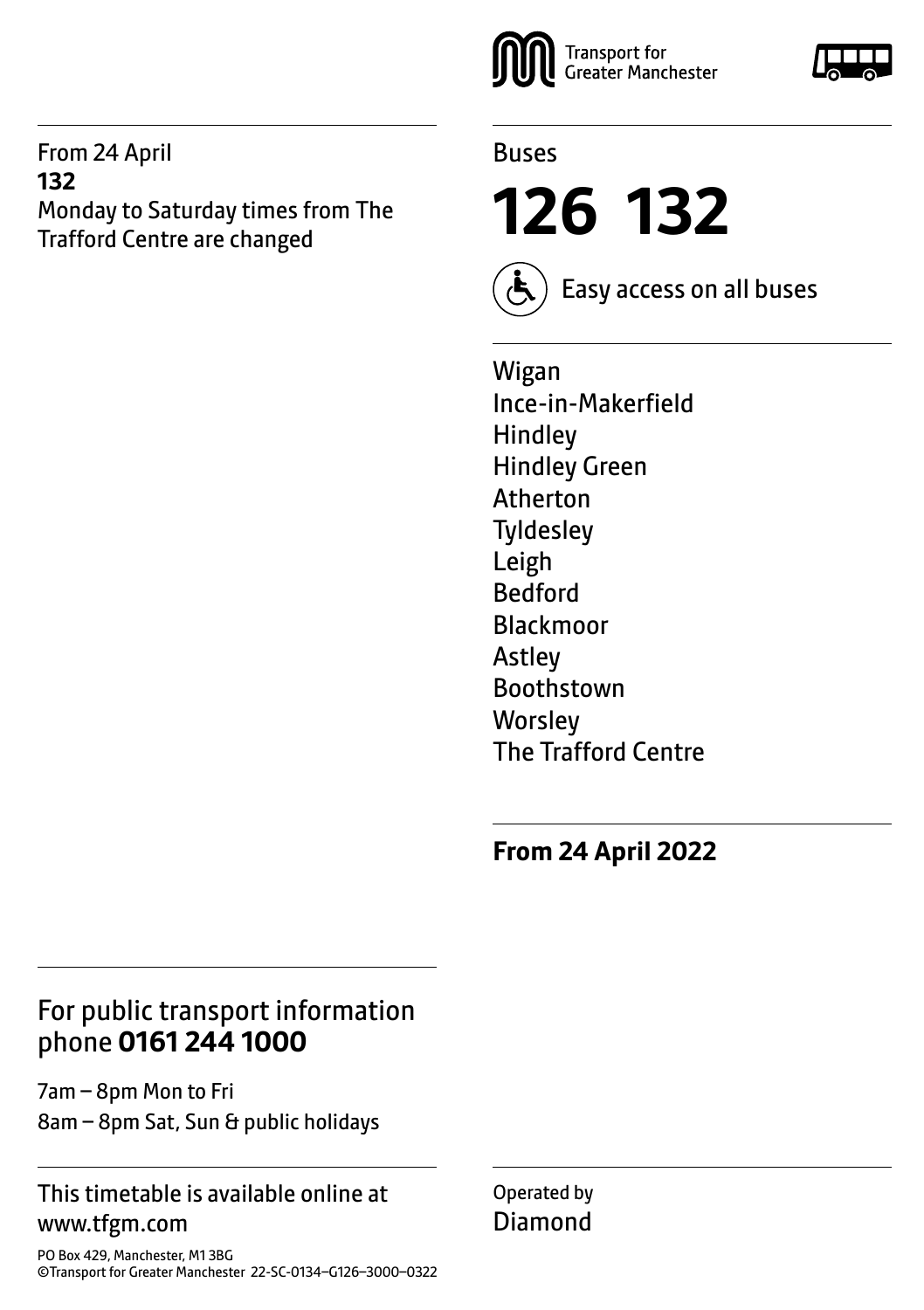# Additional information

### Alternative format

To ask for leaflets to be sent to you, or to request large print, Braille or recorded information phone 0161 244 1000 or visit www.tfgm.com

### Easy access on buses



 Journeys run with low floor buses have no steps at the entrance, making getting on and off easier. Where shown, low floor buses have a ramp for access and a dedicated space for wheelchairs and pushchairs inside the bus. The bus operator will always try to provide easy access services where these services are scheduled to run.

### Using this timetable

Timetables show the direction of travel, bus numbers and the days of the week. Main stops on the route are listed on the left. Where no time is shown against a particular stop, the bus does not stop there on that journey. Check any letters which are shown in the timetable against the key at the bottom of the page.

### Where to find information about service changes

www.tfgm.com Bus station posters Leaflets from outlets.

### Tickets and information

Bus companies offer a range of tickets for use on their own buses. For travel on any service in the County, use System One tickets, including DaySaver. Travelshops provide tickets, information and journey planning advice on buses, trains and trams for work and pleasure.

## Using the 24 hour clock

Times are shown in four figures. The first two are the hour and the last two are the minutes.

0753 is 53 minutes past 7am 1953 is 53 minutes past 7pm



### Operator details

#### **Diamond**

Weston Street Bolton BL3 2AW Telephone 01204 937535 Email commentsdiamondbusnorthwest@rotala.co.uk www.diamondbuses.com

### **Travelshops**

#### **Leigh Bus Station**

Monday to Friday 7am to 5.30pm Saturday 8.30am to 1.15pm and 2pm to 4pm Sunday\* Closed

#### **Wigan Bus Station**

Mon to Fri 7am to 5.30pm Saturday 8.30am to 1.15pm and 2pm to 4pm Sunday\* Closed

\*Including public holidays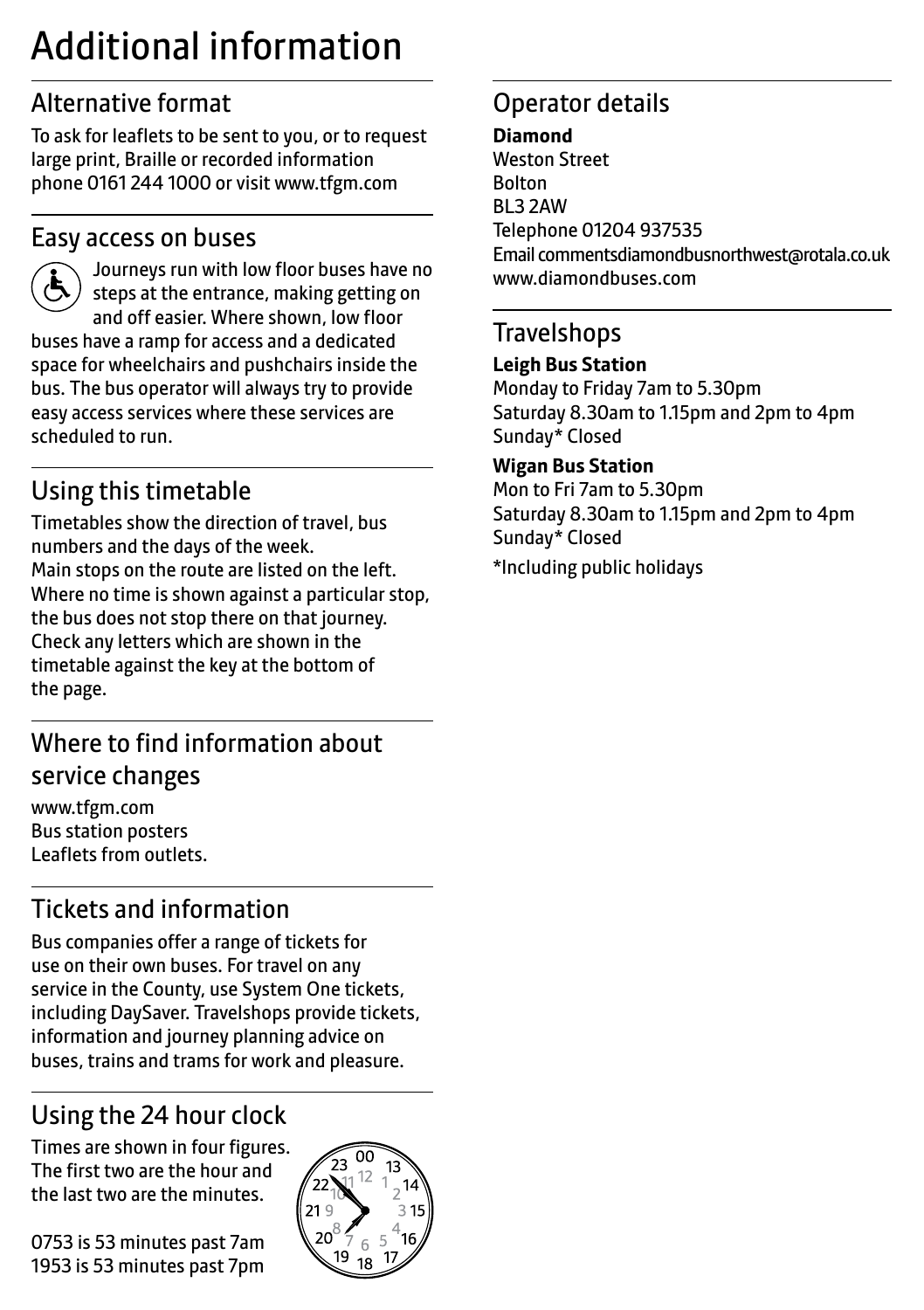M

### Mondays to Fridays

|                                  | שע                                                                |  |  |  |  |  |                                                                   |  |
|----------------------------------|-------------------------------------------------------------------|--|--|--|--|--|-------------------------------------------------------------------|--|
| Leigh, Bus Station               |                                                                   |  |  |  |  |  | 0608 0720 0820 0940 and 1440 1540 1640 1750 1850 1950 2050 2150   |  |
| Astley, Miners Arms              |                                                                   |  |  |  |  |  | 0618 0732 0832 0952 every 1452 1552 1652 1802 1900 2000 2100 2200 |  |
| Boothstown, Simpson Road         |                                                                   |  |  |  |  |  | 0624 0742 0842 0959 hour 1459 1559 1659 1809 1906 2006 2106 2206  |  |
| The Trafford Centre, Bus Station | 0635 0809 0909 1012 until 1512 1617 1717 1827 1917 2017 2117 2217 |  |  |  |  |  |                                                                   |  |

### **Saturdays**

| Leigh, Bus Station               | 0740 and                            |  | 1740 1850 1950 2050 2150 |      |
|----------------------------------|-------------------------------------|--|--------------------------|------|
| Astley, Miners Arms              | 0752 every 1752 1900 2000 2100 2200 |  |                          |      |
| Boothstown, Simpson Road         | 0759 hour 1759 1906 2006 2106 2206  |  |                          |      |
| The Trafford Centre, Bus Station | 0812 until 1812 1917 2017 2117      |  |                          | 2217 |

#### Sundays and public holidays (except Christmas and New Year period)

| Leigh, Bus Station               |      | 1045 1145 1245 1345 1515 1615 1715 |      |                | 1815   |  |
|----------------------------------|------|------------------------------------|------|----------------|--------|--|
| Astley, Miners Arms              |      | 1054 1154 1254 1354 1524           |      | 1624 1724      | - 1824 |  |
| Boothstown, Simpson Road         |      | 1100 1200 1300 1400 1530           |      | 1630 1730 1830 |        |  |
| The Trafford Centre, Bus Station | 1110 | 1210 1310 1410                     | 1540 | 1640 1740      | 1840   |  |

For details of buses during the Christmas and New Year period, please phone 0161 244 1000

M – Journey provided with the financial support of Transport for Greater Manchester

& - All bus 126 journeys are run using easy access buses. See inside front cover of this leaflet for details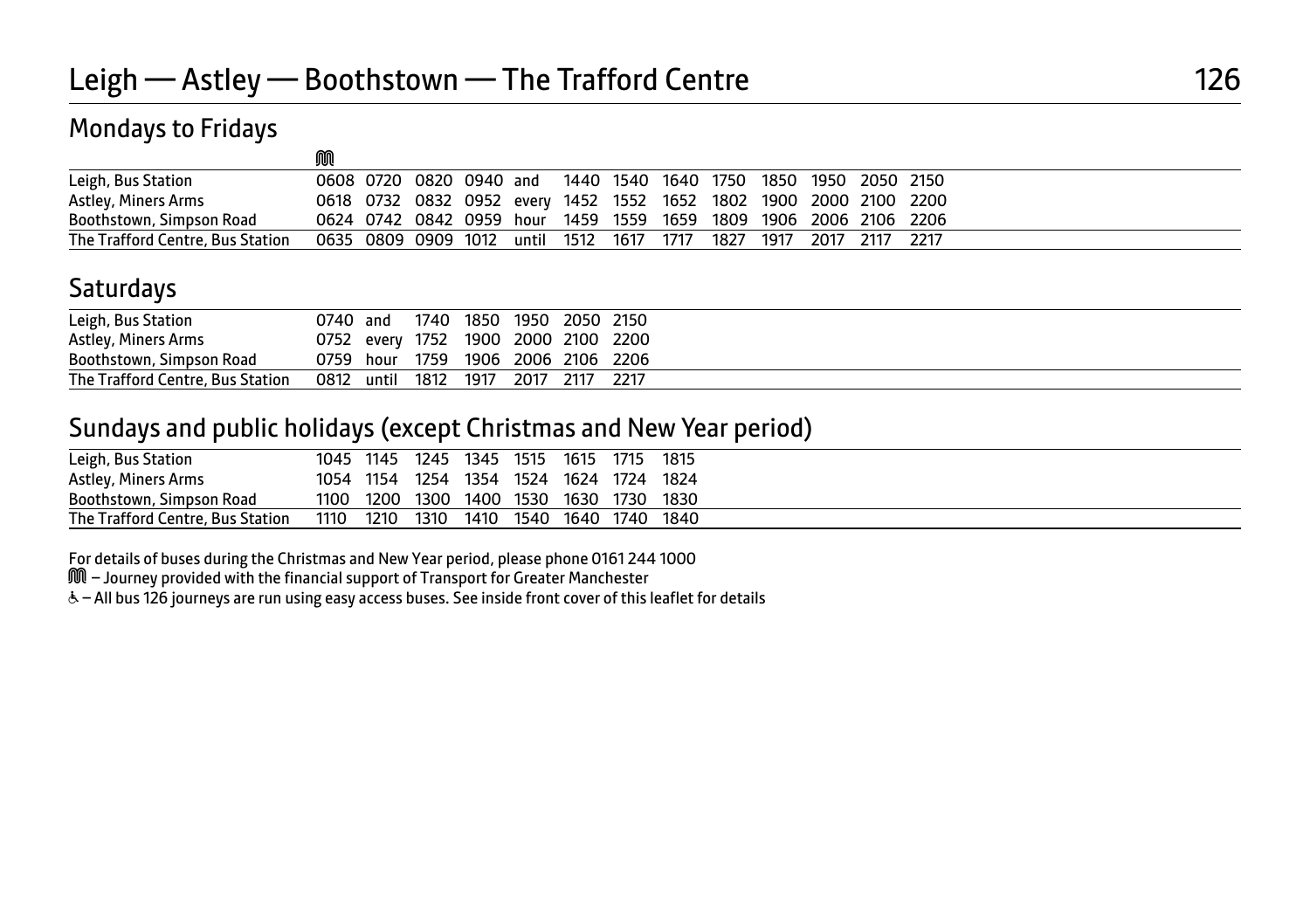

Contains Ordnance Survey data ©Crown copyright and database right 2010 ©0100022610 Transport for Greater Manchester 2022 Transport for Greater Manchester uses reasonable endeavours to check the accuracy of information published and to publish changes to information in a timely manner. In no event will Transport for Greater Manchester be liable for any loss that may arise from this information being inaccurate.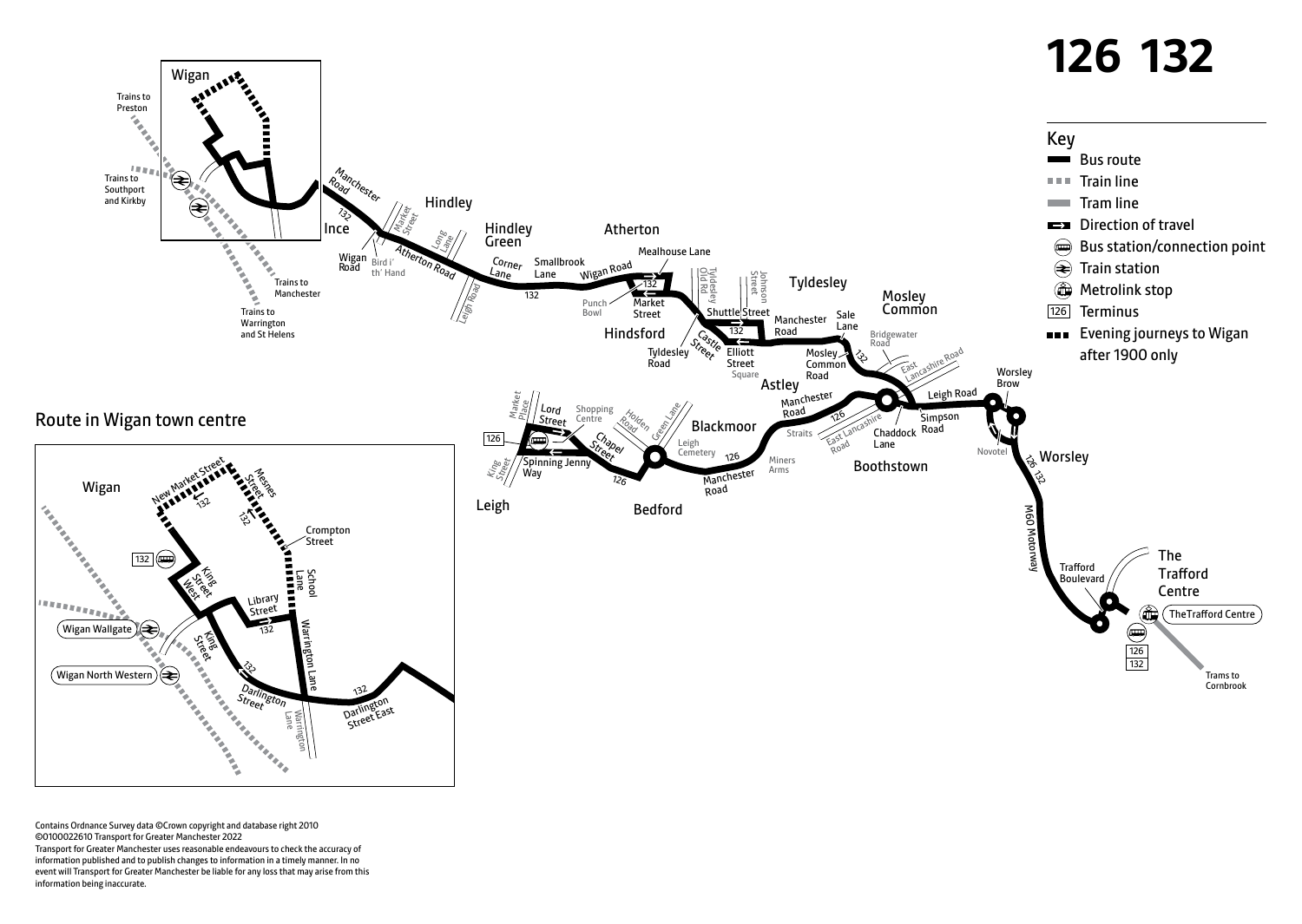### Mondays to Fridays

|                                  | M | M |  |  |  |                                                              |  |                                                              |  |
|----------------------------------|---|---|--|--|--|--------------------------------------------------------------|--|--------------------------------------------------------------|--|
| The Trafford Centre, Bus Station |   |   |  |  |  |                                                              |  | 0640 0730 0850 and 1550 1655 1755 1920 2020 2120 2230        |  |
| Boothstown, Simpson Road         |   |   |  |  |  | 0546 0658 0748 0908 every 1608 1713 1813 1932 2032 2132 2242 |  |                                                              |  |
| Astley, Miners Arms              |   |   |  |  |  | 0552 0704 0754 0914 hour 1614 1719 1819 1938 2038 2138 2248  |  |                                                              |  |
| Leigh, Bus Station               |   |   |  |  |  |                                                              |  | 0603 0715 0805 0925 until 1625 1735 1835 1948 2048 2148 2258 |  |

### **Saturdays**

| The Trafford Centre, Bus Station | 0850 0950 and 1550 1655 1755 1920 2020 2120 2230 |           |                                          |  |  |                                                    |
|----------------------------------|--------------------------------------------------|-----------|------------------------------------------|--|--|----------------------------------------------------|
| Boothstown, Simpson Road         |                                                  |           |                                          |  |  | 0908 1008 every 1608 1713 1813 1932 2032 2132 2242 |
| Astley, Miners Arms              |                                                  |           |                                          |  |  | 0914 1014 hour 1614 1719 1819 1938 2038 2138 2248  |
| Leigh, Bus Station               |                                                  | 0925 1025 | until 1625 1730 1830 1948 2048 2148 2258 |  |  |                                                    |

#### Sundays and public holidays (except Christmas and New Year period)

| The Trafford Centre, Bus Station | 1115 | 1215 | 1315 | 1415      | 1545 1645 1745 |      |      | 1845                          |  |
|----------------------------------|------|------|------|-----------|----------------|------|------|-------------------------------|--|
| Boothstown, Simpson Road         | 1125 | 1225 | 1325 | 1425      | 1555 1655 1755 |      |      | 1855                          |  |
| Astley, Miners Arms              | 1130 | 1230 |      |           |                |      |      | 1330 1430 1600 1700 1800 1900 |  |
| Leigh, Bus Station               | 1140 | 1240 |      | 1340 1440 | 1610           | 1710 | 1810 | 1910                          |  |

For details of buses during the Christmas and New Year period, please phone 0161 244 1000

M – Journey provided with the financial support of Transport for Greater Manchester

W– All bus 126 journeys are run using easy access buses. See inside front cover of this leaflet for details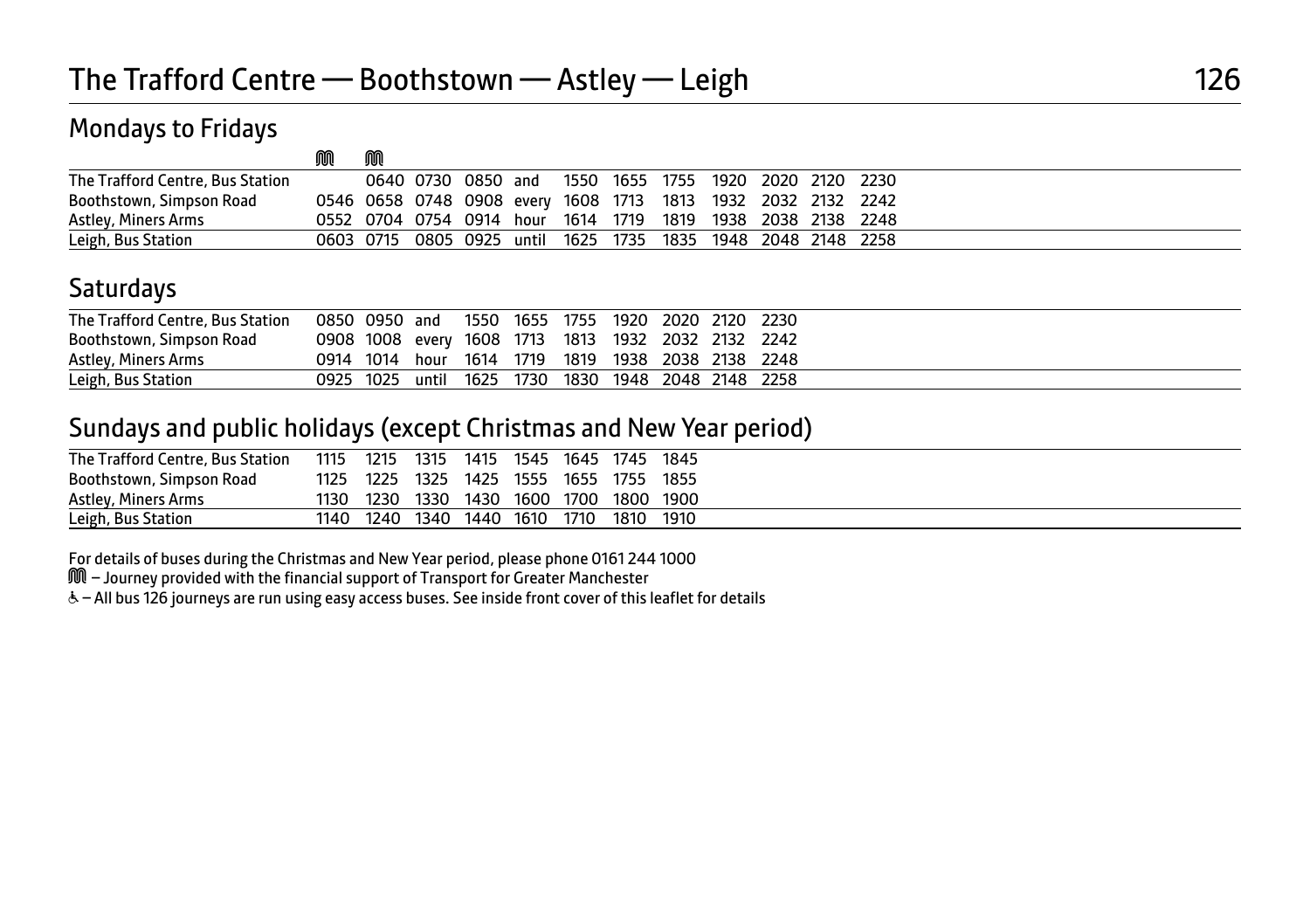### Wigan — Hindley — Atherton — Tyldesley — Boothstown — The Trafford Centre 132

| <b>Mondays to Fridays</b>        |      |                     |           |           |       |      |      |      |      |      |                |           |                |   |
|----------------------------------|------|---------------------|-----------|-----------|-------|------|------|------|------|------|----------------|-----------|----------------|---|
|                                  | M    | M                   |           |           |       |      |      |      |      |      | M              |           | M              | M |
| Wigan, Bus Station               |      | 0500 0600 0713      |           | 0836      |       | 1436 | 1536 | 1636 | 1746 | 1850 | 1950           |           | 2050 2150 2250 |   |
| Hindley, Bird i' th' Hand        |      | 0513 0613 0728      |           | 0851      | and   | 1451 | 1551 | 1651 | 1801 | 1903 | 2003 2103      |           | 2203 2303      |   |
| Hindley Green, Leigh Road        |      | 0519 0619 0734      |           | 0857      | every | 1457 | 1557 | 1657 | 1807 |      | 1909 2009 2109 |           | 2209 2309      |   |
| Atherton, Mealhouse Lane         |      | 0530 0630 0747      |           | 0910      | hour  | 1510 | 1610 | 1710 | 1820 | 1920 | 2020           | - 2120    | 2220 2320      |   |
| Tyldesley, Johnson Street        |      | 0536 0637 0754 0917 |           |           | until | 1517 | 1617 | 1717 | 1827 | 1926 |                | 2026 2126 | 2226 2326      |   |
| Boothstown, Simpson Road         |      | 0546 0647           | 0810 0927 |           |       | 1527 | 1627 | 1727 | 1837 | 1936 | 2036           | 2136      | 2236 2336      |   |
| The Trafford Centre, Bus Station | 0557 | 0701                |           | 0838 0941 |       | 1541 | 1646 | 1746 | 1856 | 1947 | 2047           | 2147      | - 2247         |   |

### **Saturdays**

|                                  |            |      |           | ⋒    | M    |      | M    | M                                             |  |
|----------------------------------|------------|------|-----------|------|------|------|------|-----------------------------------------------|--|
| Wigan, Bus Station               | 0836       |      | 1636 1746 | 1850 | 1950 |      |      | 2050 2150 2250                                |  |
| Hindley, Bird i' th' Hand        | 0851 and   | 1651 | 1801      | 1903 |      |      |      | 2003 2103 2203 2303                           |  |
| Hindley Green, Leigh Road        |            |      |           |      |      |      |      | 0857 every 1657 1807 1909 2009 2109 2209 2309 |  |
| Atherton, Mealhouse Lane         | 0910 hour  | 1710 | 1820      | 1920 |      |      |      | 2020 2120 2220 2320                           |  |
| Tyldesley, Johnson Street        | 0917 until | 1717 | 1827      |      |      |      |      | 1926 2026 2126 2226 2326                      |  |
| Boothstown, Simpson Road         | 0927       | 1727 | 1837      | 1936 |      |      |      | 2036 2136 2236 2336                           |  |
| The Trafford Centre, Bus Station | 0941       | 1741 | 1851      | 1947 | 2047 | 2147 | 2247 |                                               |  |

#### Sundays and public holidays (except Christmas and New Year period)

|                                  | M                    | M         | M |
|----------------------------------|----------------------|-----------|---|
| Wigan, Bus Station               | 0750                 | 2150 2250 |   |
| Hindley, Bird i' th' Hand        | 0803 and             | 2203 2303 |   |
| Hindley Green, Leigh Road        | 0809 every 2209 2309 |           |   |
| Atherton, Mealhouse Lane         | 0820 hour 2220 2320  |           |   |
| Tyldesley, Johnson Street        | 0826 until 2226 2326 |           |   |
| Boothstown, Simpson Road         | 0836                 | 2236 2336 |   |
| The Trafford Centre, Bus Station | 0847                 | 2247      |   |

For details of buses during the Christmas and New Year period, please phone 0161 244 1000

M – Journey provided with the financial support of Transport for Greater Manchester

W– All bus 132 journeys are run using easy access buses. See inside front cover of this leaflet for details